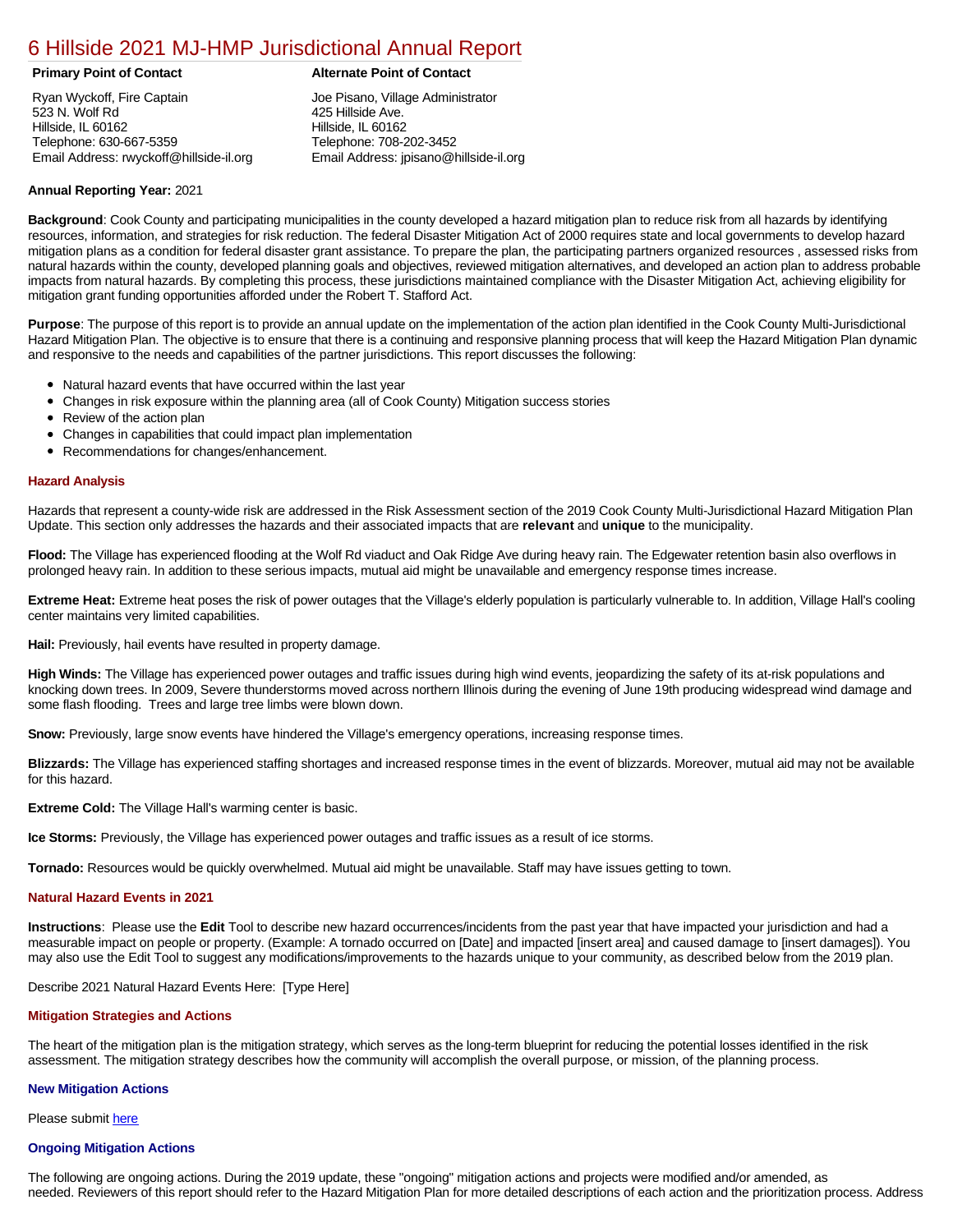the following for each mitigation action:

- Was any element of the action carried out during the reporting period?
- $\bullet$  If no action was completed, why?
- $\bullet$  Is the timeline for implementation or the action still appropriate?
- If the action was completed, does it need to be changed or removed from the action plan?

| TABLE: HAZARD MITIGATION ACTION PLAN MATRIX                                                                                                                                  |                       |             |                                                                        |                                                                                      |                                                                                           |                          |                                                    |                                                         |  |
|------------------------------------------------------------------------------------------------------------------------------------------------------------------------------|-----------------------|-------------|------------------------------------------------------------------------|--------------------------------------------------------------------------------------|-------------------------------------------------------------------------------------------|--------------------------|----------------------------------------------------|---------------------------------------------------------|--|
| <b>Completion status legend:</b><br>$O =$ Action Ongoing toward Completion<br>$N = New$<br>$R =$ Want Removed from Annex<br>$C = Project Completed$<br>$X = No$ Action Taken |                       |             |                                                                        |                                                                                      |                                                                                           |                          |                                                    |                                                         |  |
| 2021 Status                                                                                                                                                                  | 2020<br><b>Status</b> | 2019 Status | <b>Hazards</b><br><b>Mitigated</b>                                     | Objectives Met                                                                       | <b>Lead Agencies</b>                                                                      | <b>Estimated</b><br>Cost | Sources of<br><b>Funding</b>                       | <b>Timeline/Projected</b><br><b>Completion Date (a)</b> |  |
|                                                                                                                                                                              |                       |             |                                                                        |                                                                                      | Action H6.1-Oakridge Creek Pipe Relocation/Replacement through Palumbo/Bekins properties. |                          |                                                    |                                                         |  |
| <b>Status Description:</b>                                                                                                                                                   |                       |             |                                                                        |                                                                                      |                                                                                           |                          |                                                    |                                                         |  |
|                                                                                                                                                                              |                       | Completed   | Flood, Severe<br>Weather                                               | 1, 2, 3, 8, 9                                                                        | <b>Public Works</b>                                                                       | \$700,000; High          | Bonds, General<br>revenue, Grants                  | Completed                                               |  |
|                                                                                                                                                                              |                       |             | Action H6.2-Provide 38 MG of additional underground detention.         |                                                                                      |                                                                                           |                          |                                                    |                                                         |  |
| <b>Status Description:</b>                                                                                                                                                   |                       |             |                                                                        |                                                                                      |                                                                                           |                          |                                                    |                                                         |  |
| Ongoing                                                                                                                                                                      |                       |             | Flood, Severe<br>Weather                                               | 1, 2, 3, 8, 9                                                                        | Village of Hillside                                                                       | \$35,000,000;<br>High    | MWRD-Phase 2,<br>Bonds, General<br>Revenue, Grants | 2015, Short-term                                        |  |
|                                                                                                                                                                              |                       |             |                                                                        | Action H6.3—Expand and deepen existing Fencl Reservoir to north of current location. |                                                                                           |                          |                                                    |                                                         |  |
| <b>Status Description:</b>                                                                                                                                                   |                       |             |                                                                        |                                                                                      |                                                                                           |                          |                                                    |                                                         |  |
| Ongoing                                                                                                                                                                      |                       |             | Flood, Severe<br>Weather                                               | 1, 2, 3, 8, 9                                                                        | Village of Hillside                                                                       | \$12,000,000;<br>High    | MWRD-Phase 2,<br>Bonds, General<br>Revenue, Grants | 2015, Short-term                                        |  |
|                                                                                                                                                                              |                       |             | Action H6.4-Provide new reservoir on NW side of Mount Carmel Cemetery. |                                                                                      |                                                                                           |                          |                                                    |                                                         |  |
| <b>Status Description:</b>                                                                                                                                                   |                       |             |                                                                        |                                                                                      |                                                                                           |                          |                                                    |                                                         |  |
| Ongoing                                                                                                                                                                      |                       |             | Flood, Severe<br>Weather                                               | 1, 2, 3, 8, 9                                                                        | Village of Hillside                                                                       | \$3,000,000;<br>High     | MWRD-Phase 2,<br>Bonds, General<br>Revenue, Grants | 2016, Short-term                                        |  |
| Action H6.5-Restrict Illinois Tollway storm water flow to Hillside.                                                                                                          |                       |             |                                                                        |                                                                                      |                                                                                           |                          |                                                    |                                                         |  |
| <b>Status Description:</b>                                                                                                                                                   |                       |             |                                                                        |                                                                                      |                                                                                           |                          |                                                    |                                                         |  |
| Ongoing                                                                                                                                                                      |                       |             | Flood, Severe<br>Weather                                               | 1, 2, 3, 8, 9                                                                        | Village of Hillside                                                                       | \$10,000; Low            | <b>General Fund</b>                                | 2014, Short-term                                        |  |
| Action H6.6-Construct new reservoir SW side of Queen of Heaven Cemetery.                                                                                                     |                       |             |                                                                        |                                                                                      |                                                                                           |                          |                                                    |                                                         |  |
| <b>Status Description:</b>                                                                                                                                                   |                       |             |                                                                        |                                                                                      |                                                                                           |                          |                                                    |                                                         |  |
| Ongoing                                                                                                                                                                      |                       |             | Flood, Severe<br>Weather                                               | 1, 2, 3, 8, 9                                                                        | Village of Hillside                                                                       | \$20,000,000;<br>High    | MWRD-Phase 2,<br>Bonds, General<br>Revenue, Grants | 2016, Short-term                                        |  |
|                                                                                                                                                                              |                       |             | Action H6.7—Property buyout and establish green space.                 |                                                                                      |                                                                                           |                          |                                                    |                                                         |  |
| <b>Status Description:</b>                                                                                                                                                   |                       |             |                                                                        |                                                                                      |                                                                                           |                          |                                                    |                                                         |  |
| Ongoing                                                                                                                                                                      |                       |             | Flood, Severe<br>Weather                                               | 1, 2, 3, 4, 7, 8, 9                                                                  | Village of Hillside                                                                       | \$5,800,000;<br>High     | FEMA Grants,<br>Local funds                        | Long-term                                               |  |
| Action H6.8—Conduct village-wide table top drill with all employees and elected official to exercise a simulated disaster.                                                   |                       |             |                                                                        |                                                                                      |                                                                                           |                          |                                                    |                                                         |  |
| <b>Status Description:</b>                                                                                                                                                   |                       |             |                                                                        |                                                                                      |                                                                                           |                          |                                                    |                                                         |  |
| Ongoing                                                                                                                                                                      |                       |             | All                                                                    | 1, 5, 8                                                                              | Fire Department                                                                           | \$5,000.00; Low          | <b>General Fund</b>                                | 2015, Short-term                                        |  |
| Action H6.9-Village to update website information regarding all hazard preparedness.                                                                                         |                       |             |                                                                        |                                                                                      |                                                                                           |                          |                                                    |                                                         |  |
| <b>Status Description:</b>                                                                                                                                                   |                       |             |                                                                        |                                                                                      |                                                                                           |                          |                                                    |                                                         |  |
| Ongoing                                                                                                                                                                      |                       |             | All                                                                    | 1, 5, 8                                                                              | Emergency<br>Management<br>Agency (EMA)                                                   | Low                      | General Fund                                       | 2015, Short-term                                        |  |
| Action H6.10—Review use of Reverse 911 to better inform citizens during emergency related events.                                                                            |                       |             |                                                                        |                                                                                      |                                                                                           |                          |                                                    |                                                         |  |
| <b>Status Description:</b>                                                                                                                                                   |                       |             |                                                                        |                                                                                      |                                                                                           |                          |                                                    |                                                         |  |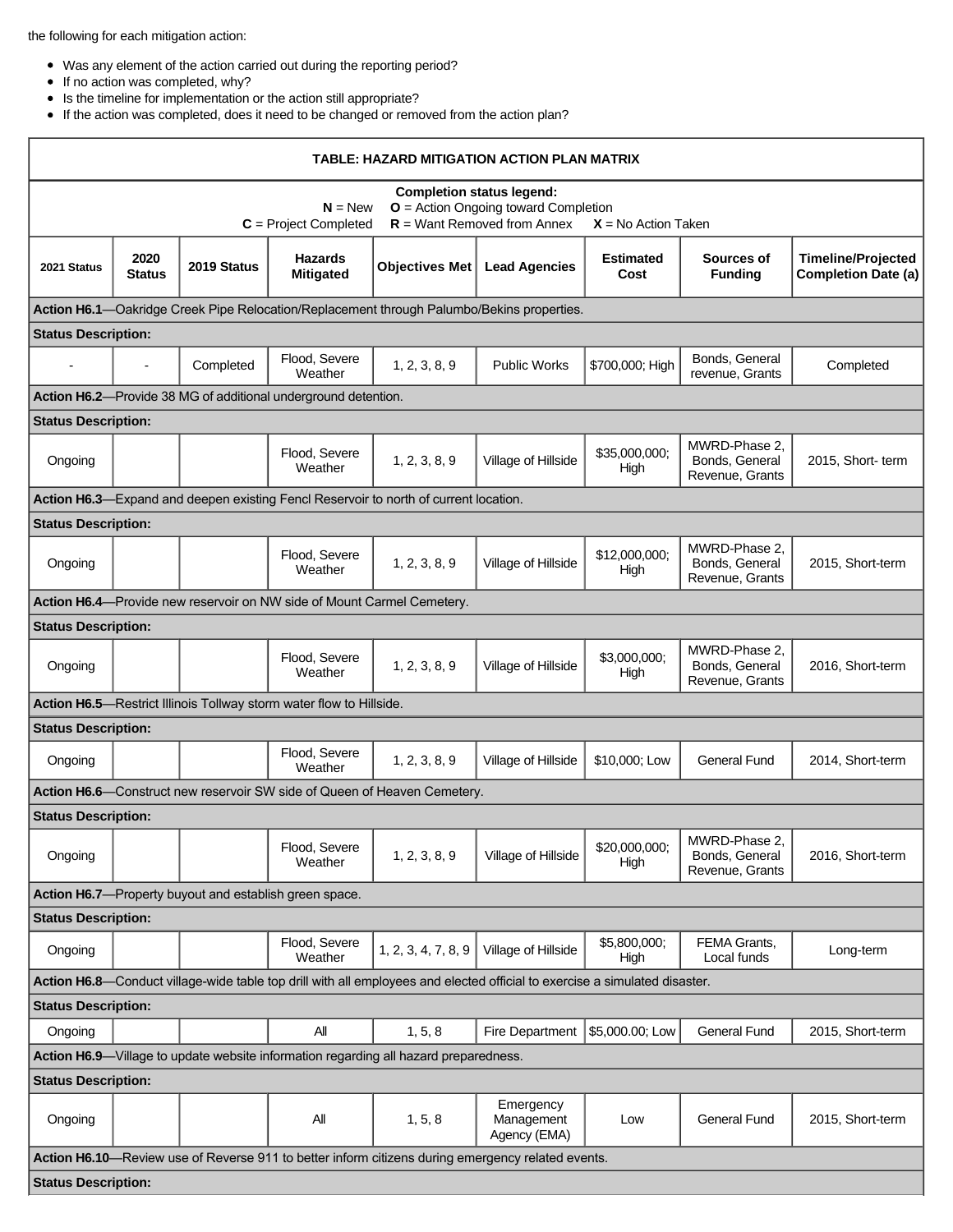| ÷,                                                                                                                                                                                                                                                                                                                                                                                  |  | Completed                                                  | All                                                                                         | 1, 5, 8                         | <b>EMA</b>                                                                                       | Low            | <b>General Fund</b>                                                                                                             | Completed                                                                                                                                                  |
|-------------------------------------------------------------------------------------------------------------------------------------------------------------------------------------------------------------------------------------------------------------------------------------------------------------------------------------------------------------------------------------|--|------------------------------------------------------------|---------------------------------------------------------------------------------------------|---------------------------------|--------------------------------------------------------------------------------------------------|----------------|---------------------------------------------------------------------------------------------------------------------------------|------------------------------------------------------------------------------------------------------------------------------------------------------------|
| Action H6.11-Maintain and further develop mutual aid agreements with adjoining jurisdictions for cooperative response to hazards and disasters.                                                                                                                                                                                                                                     |  |                                                            |                                                                                             |                                 |                                                                                                  |                |                                                                                                                                 |                                                                                                                                                            |
| <b>Status Description:</b>                                                                                                                                                                                                                                                                                                                                                          |  |                                                            |                                                                                             |                                 |                                                                                                  |                |                                                                                                                                 |                                                                                                                                                            |
|                                                                                                                                                                                                                                                                                                                                                                                     |  | Completed                                                  | All                                                                                         | 1, 5, 8                         | EMA, Fire<br>Department,<br>Police<br>Department,<br>Public Works                                | Low            | General Fund                                                                                                                    | Completed                                                                                                                                                  |
|                                                                                                                                                                                                                                                                                                                                                                                     |  |                                                            | <b>Action H6.12</b> —Enforce water conservation measures during high water demand periods.  |                                 |                                                                                                  |                |                                                                                                                                 |                                                                                                                                                            |
| <b>Status Description:</b>                                                                                                                                                                                                                                                                                                                                                          |  |                                                            |                                                                                             |                                 |                                                                                                  |                |                                                                                                                                 |                                                                                                                                                            |
|                                                                                                                                                                                                                                                                                                                                                                                     |  | Completed                                                  | Drought                                                                                     | 6, 13                           | Village of Hillside<br><b>Public Works</b>                                                       | Low            | General Fund                                                                                                                    | Completed                                                                                                                                                  |
|                                                                                                                                                                                                                                                                                                                                                                                     |  |                                                            |                                                                                             |                                 | Action H6.13-Maintain political support for county-wide hazard mitigation and response programs. |                |                                                                                                                                 |                                                                                                                                                            |
| <b>Status Description:</b>                                                                                                                                                                                                                                                                                                                                                          |  |                                                            |                                                                                             |                                 |                                                                                                  |                |                                                                                                                                 |                                                                                                                                                            |
|                                                                                                                                                                                                                                                                                                                                                                                     |  | Completed                                                  | All                                                                                         | 1, 2, 3, 4, 6, 9,<br>10, 11, 13 | Village of Hillside                                                                              | Low            | <b>General Fund</b>                                                                                                             | Completed                                                                                                                                                  |
| plans.                                                                                                                                                                                                                                                                                                                                                                              |  |                                                            |                                                                                             |                                 |                                                                                                  |                |                                                                                                                                 | Action H6.14—Develop a post-disaster action plan, including a debris management plan. This should be incorporated into existing emergency management       |
| <b>Status Description:</b>                                                                                                                                                                                                                                                                                                                                                          |  |                                                            |                                                                                             |                                 |                                                                                                  |                |                                                                                                                                 |                                                                                                                                                            |
| Ongoing                                                                                                                                                                                                                                                                                                                                                                             |  |                                                            | All                                                                                         | 1, 5, 8                         | <b>EMA</b>                                                                                       | Low            | <b>General Fund</b>                                                                                                             | 2015, Short-term                                                                                                                                           |
|                                                                                                                                                                                                                                                                                                                                                                                     |  |                                                            | Action H6.15-Add one additional tornado siren to Hillside.                                  |                                 |                                                                                                  |                |                                                                                                                                 |                                                                                                                                                            |
| <b>Status Description:</b>                                                                                                                                                                                                                                                                                                                                                          |  |                                                            |                                                                                             |                                 |                                                                                                  |                |                                                                                                                                 |                                                                                                                                                            |
| Ongoing                                                                                                                                                                                                                                                                                                                                                                             |  |                                                            | Tornado                                                                                     | 1, 5, 8                         | <b>EMA</b>                                                                                       | \$20,000; High | Grants                                                                                                                          | Long-Term                                                                                                                                                  |
|                                                                                                                                                                                                                                                                                                                                                                                     |  | priority to properties with exposure to repetitive losses. |                                                                                             |                                 |                                                                                                  |                |                                                                                                                                 | Action H6.16-Where appropriate, support retrofitting, purchase, or relocation of structures in hazard-prone areas to prevent future structure damage. Give |
| <b>Status Description:</b>                                                                                                                                                                                                                                                                                                                                                          |  |                                                            |                                                                                             |                                 |                                                                                                  |                |                                                                                                                                 |                                                                                                                                                            |
| Ongoing                                                                                                                                                                                                                                                                                                                                                                             |  |                                                            | All                                                                                         | 7, 13                           | Village of Hillside                                                                              | High           | <b>FEMA Hazard</b><br><b>Mitigation Grants</b>                                                                                  | Long-term<br>(depending on<br>funding)                                                                                                                     |
|                                                                                                                                                                                                                                                                                                                                                                                     |  |                                                            | Action H6.17—Continue to support the countywide actions identified in this plan.            |                                 |                                                                                                  |                |                                                                                                                                 |                                                                                                                                                            |
| <b>Status Description:</b>                                                                                                                                                                                                                                                                                                                                                          |  |                                                            |                                                                                             |                                 |                                                                                                  |                |                                                                                                                                 |                                                                                                                                                            |
| Ongoing                                                                                                                                                                                                                                                                                                                                                                             |  |                                                            | All                                                                                         | All                             | Village of Hillside                                                                              | Low            | General Fund                                                                                                                    | Short- and long-term                                                                                                                                       |
|                                                                                                                                                                                                                                                                                                                                                                                     |  |                                                            | Action H6.18-Actively participate in the plan maintenance strategy identified in this plan. |                                 |                                                                                                  |                |                                                                                                                                 |                                                                                                                                                            |
| <b>Status Description:</b>                                                                                                                                                                                                                                                                                                                                                          |  |                                                            |                                                                                             |                                 |                                                                                                  |                |                                                                                                                                 |                                                                                                                                                            |
| Ongoing                                                                                                                                                                                                                                                                                                                                                                             |  |                                                            | All                                                                                         | 3, 4, 6                         | DHSEM, Village<br>of Hillside                                                                    | Low            | <b>General Fund</b>                                                                                                             | Short-term                                                                                                                                                 |
|                                                                                                                                                                                                                                                                                                                                                                                     |  |                                                            |                                                                                             |                                 |                                                                                                  |                | Action H6.19—Consider participation in incentive-based programs such as the Community Rating System, Tree City, and StormReady. |                                                                                                                                                            |
| <b>Status Description:</b>                                                                                                                                                                                                                                                                                                                                                          |  |                                                            |                                                                                             |                                 |                                                                                                  |                |                                                                                                                                 |                                                                                                                                                            |
| Ongoing                                                                                                                                                                                                                                                                                                                                                                             |  |                                                            | All                                                                                         | 3, 4, 5, 6, 7, 9,<br>10, 11, 13 | Village of Hillside                                                                              | Low            | <b>General Fund</b>                                                                                                             | Long-term                                                                                                                                                  |
| Action H6.20—Maintain good standing under the National Flood Insurance Program by implementing programs that meet or exceed the minimum NFIP<br>requirements. Such programs include enforcing an adopted flood damage prevention ordinance, participating in floodplain mapping updates, and providing<br>public assistance and information on floodplain requirements and impacts. |  |                                                            |                                                                                             |                                 |                                                                                                  |                |                                                                                                                                 |                                                                                                                                                            |
| <b>Status Description:</b>                                                                                                                                                                                                                                                                                                                                                          |  |                                                            |                                                                                             |                                 |                                                                                                  |                |                                                                                                                                 |                                                                                                                                                            |
| Ongoing                                                                                                                                                                                                                                                                                                                                                                             |  |                                                            | Flooding                                                                                    | 4, 6, 9                         | Village of Hillside                                                                              | Low            | General Fund                                                                                                                    | Short-term and<br>ongoing                                                                                                                                  |
| Action H6.21—Where feasible, implement a program to record high water marks following high-water events                                                                                                                                                                                                                                                                             |  |                                                            |                                                                                             |                                 |                                                                                                  |                |                                                                                                                                 |                                                                                                                                                            |
| <b>Status Description:</b>                                                                                                                                                                                                                                                                                                                                                          |  |                                                            |                                                                                             |                                 |                                                                                                  |                |                                                                                                                                 |                                                                                                                                                            |
| Ongoing                                                                                                                                                                                                                                                                                                                                                                             |  |                                                            | Flooding, Severe<br>Weather                                                                 | 3, 6, 9                         | Village of Hillside                                                                              | Medium         | General Fund;<br><b>FEMA Grant</b><br>Funds (Public<br>Assistance)                                                              | Long-term                                                                                                                                                  |
| Action H6.22—Integrate the hazard mitigation plan into other plans, programs, or resources that dictate land use or redevelopment.                                                                                                                                                                                                                                                  |  |                                                            |                                                                                             |                                 |                                                                                                  |                |                                                                                                                                 |                                                                                                                                                            |
| <b>Status Description:</b>                                                                                                                                                                                                                                                                                                                                                          |  |                                                            |                                                                                             |                                 |                                                                                                  |                |                                                                                                                                 |                                                                                                                                                            |